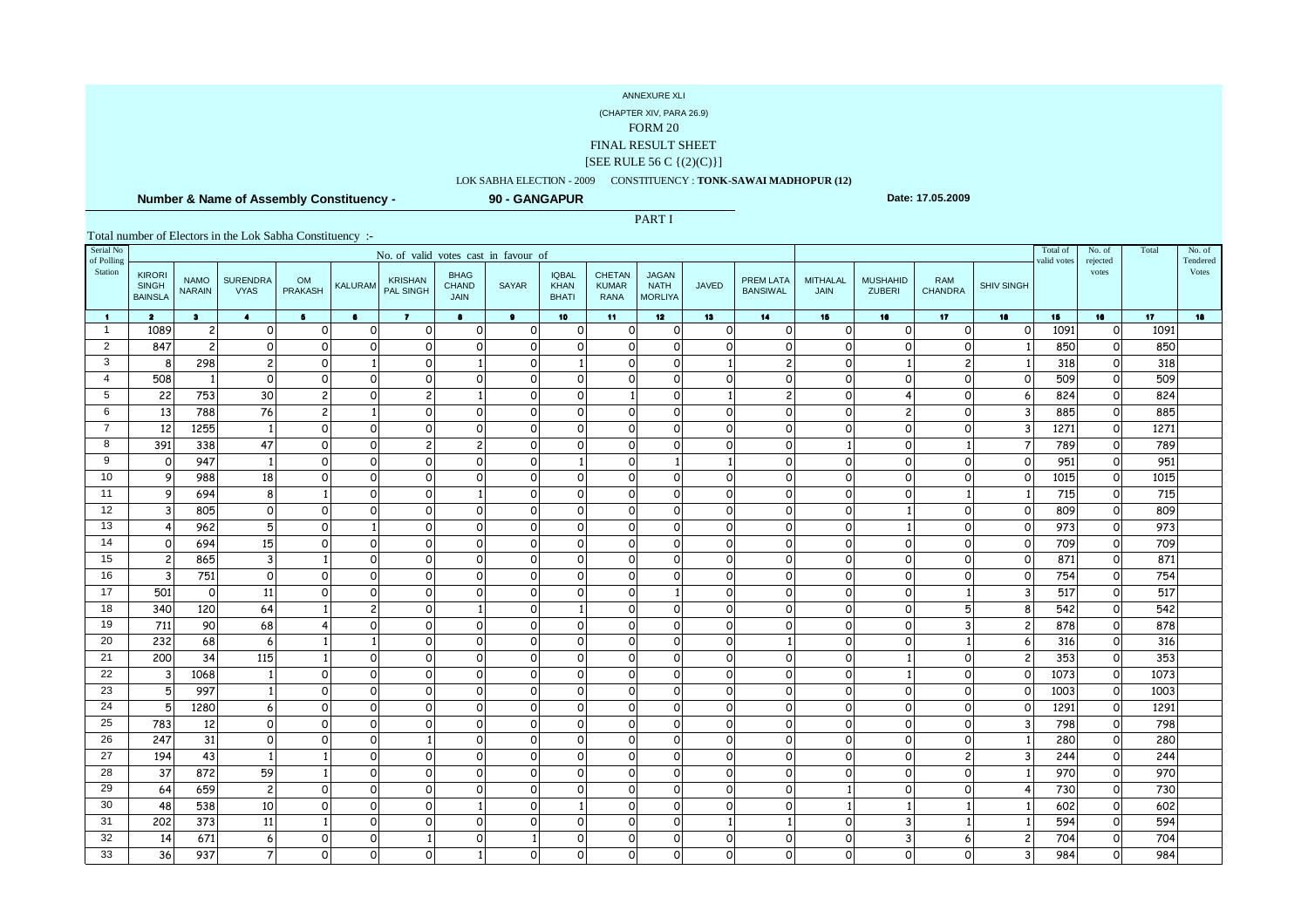(CHAPTER XIV, PARA 26.9)

FORM 20

FINAL RESULT SHEET

#### [SEE RULE 56 C {(2)(C)}]

### LOK SABHA ELECTION - 2009 CONSTITUENCY : **TONK-SAWAI MADHOPUR (12)**

PART I

 **Number & Name of Assembly Constituency -**

**90 - GANGAPUR**

**Date: 17.05.2009**

| Serial No<br>of Polling | No. of valid votes cast in favour of            |                              |                                |                |                |                             |                                            |                    |                                             |                                              |                                               |                     |                                     |                             |                                  |                       |                   | Total of<br>valid votes | No. of<br>rejected | Total           | No. of<br>Tendered |
|-------------------------|-------------------------------------------------|------------------------------|--------------------------------|----------------|----------------|-----------------------------|--------------------------------------------|--------------------|---------------------------------------------|----------------------------------------------|-----------------------------------------------|---------------------|-------------------------------------|-----------------------------|----------------------------------|-----------------------|-------------------|-------------------------|--------------------|-----------------|--------------------|
| Station                 | <b>KIRORI</b><br><b>SINGH</b><br><b>BAINSLA</b> | <b>NAMO</b><br><b>NARAIN</b> | <b>SURENDRA</b><br><b>VYAS</b> | OM<br>PRAKASH  | <b>KALURAM</b> | <b>KRISHAN</b><br>PAL SINGH | <b>BHAG</b><br><b>CHAND</b><br><b>JAIN</b> | <b>SAYAR</b>       | <b>IQBAL</b><br><b>KHAN</b><br><b>BHATI</b> | <b>CHETAN</b><br><b>KUMAR</b><br><b>RANA</b> | <b>JAGAN</b><br><b>NATH</b><br><b>MORLIYA</b> | <b>JAVED</b>        | <b>PREM LATA</b><br><b>BANSIWAL</b> | <b>MITHALAL</b><br>JAIN     | <b>MUSHAHID</b><br><b>ZUBERI</b> | RAM<br><b>CHANDRA</b> | <b>SHIV SINGH</b> |                         | votes              |                 | Votes              |
| $\blacksquare$          | $\overline{\mathbf{2}}$                         | $\bullet$                    | $\ddot{\bullet}$               | 5 <sub>1</sub> | $\bullet$      | $\overline{7}$              | $\bullet$                                  | $\bullet$          | 10                                          | 11 <sub>1</sub>                              | 12 <sub>2</sub>                               | 13                  | 14                                  | 15                          | 16                               | 17                    | 18                | 15                      | 16                 | 17 <sub>2</sub> | 18                 |
| 34                      | 32                                              | 746                          | 20                             |                | $\mathsf{o}$   | -1                          |                                            | $\overline{c}$     |                                             | $\mathsf{o}$                                 | $\mathbf{1}$                                  | 3                   | 5                                   | 8                           | 16                               | 10                    | 16                | 863                     | $\Omega$           | 863             |                    |
| 35                      |                                                 | 1011                         |                                | $\Omega$       |                | $\circ$                     | $\circ$                                    | $\mathsf{o}$       | $\mathsf{o}$                                | $\circ$                                      | $\overline{O}$                                | $\mathsf{o}$        | $\circ$                             | $\mathsf{o}$                | $\Omega$                         | O                     | $\Omega$          | 1014                    | 0                  | 1014            |                    |
| 36                      | $\overline{c}$                                  | 1240                         |                                |                | $\mathsf{o}$   | $\circ$                     | $\Omega$                                   |                    | $\circ$                                     | $\circ$                                      | $\circ$                                       | $\Omega$            | οl                                  | $\mathsf{o}$                |                                  | $\Omega$              |                   | 1252                    | $\circ$            | 1252            |                    |
| 37                      |                                                 | 1012                         | 5                              | $\Omega$       | $\mathsf{o}$   | $\Omega$                    | $\Omega$                                   | $\mathsf{o}$       | $\circ$                                     | $\Omega$                                     | $\Omega$                                      | $\Omega$            | $\Omega$                            | $\circ$                     | $\Omega$                         | $\Omega$              |                   | 1018                    | $\Omega$           | 1018            |                    |
| 38                      | 0                                               | 1156                         | $\Omega$                       | $\Omega$       | $\mathsf{o}$   | $\Omega$                    | $\Omega$                                   | $\mathsf{o}$       | $\circ$                                     | $\circ$                                      | $\circ$                                       | $\Omega$            | $\circ$                             | $\mathsf{o}$                | 0                                | 0                     |                   | 1156                    | $\circ$            | 1156            |                    |
| 39                      | 504                                             | 30                           | 50                             | $\Omega$       | $\circ$        | $\Omega$                    | $\Omega$                                   |                    | $\Omega$                                    | $\Omega$                                     | $\Omega$                                      | $\Omega$            | $\Omega$                            | $\circ$                     |                                  | $\Omega$              |                   | 590                     | $\Omega$           | 590             |                    |
| 40                      | 20                                              | 244                          | $\overline{c}$                 |                | $\mathsf{o}$   | $\mathbf 0$                 | $\circ$                                    | $\circ$            | $\circ$                                     | $\circ$                                      | $\circ$                                       | $\circ$             | $\circ$                             | $\mathsf{o}$                | $\Omega$                         | $\overline{c}$        |                   | 270                     | $\circ$            | 270             |                    |
| 41                      | 979                                             | 13                           | 146                            | $\Omega$       | $\Omega$       | $\Omega$                    | $\Omega$                                   | $\circ$            | $\circ$                                     | $\Omega$                                     | $\Omega$                                      | $\Omega$            | $\Omega$                            | $\circ$                     | $\Omega$                         |                       |                   | 1140                    | $\circ$            | 1140            |                    |
| 42<br>43                | 913                                             | 30                           | $\overline{c}$                 | $\Omega$       | $\circ$        | $\mathbf 0$                 | $\circ$                                    | $\circ$            | $\circ$                                     | $\circ$                                      | $\circ$                                       | $\Omega$            | οl                                  | $\mathbf 0$                 | $\Omega$                         | $\circ$               |                   | 951                     | $\circ$            | 951             |                    |
| 44                      | 343                                             | 37<br>56                     | $\Omega$                       | $\Omega$       | $\circ$        | $\Omega$                    | $\Omega$                                   | $\circ$            | $\circ$                                     | $\Omega$                                     | $\circ$                                       | $\Omega$            | οl                                  | $\mathbf 0$<br>$\mathbf{1}$ |                                  | $\Omega$              |                   | 382                     | $\circ$            | 382             |                    |
| 45                      | 192<br>6                                        | 1011                         | $\overline{3}$<br>2            | $\Omega$       | $\mathsf{o}$   | $\Omega$<br>$\Omega$        | $\Omega$<br>$\Omega$                       | $\circ$<br>$\circ$ | $\circ$<br>$\Omega$                         | $\Omega$                                     | $\overline{O}$<br>$\Omega$                    | $\circ$<br>$\Omega$ | οl<br>οl                            | $\mathbf 0$                 |                                  | $\Omega$              | O                 | 258<br>1021             | $\circ$<br>$\circ$ | 258<br>1021     |                    |
| 46                      | $\overline{4}$                                  | 1007                         | $2 \mid$                       | $\Omega$       | $\Omega$       | $\circ$                     | $\circ$                                    | $\mathsf{o}$       | $\circ$                                     | $\circ$                                      | $\circ$                                       | $\circ$             | οl                                  | $\mathsf O$                 | $\Omega$                         | $\Omega$              |                   | 1014                    | $\circ$            | 1014            |                    |
| 47                      | 9                                               | 811                          | 2                              | $\Omega$       | $\Omega$       | $\Omega$                    | $\Omega$                                   | $\mathsf{o}$       | $\circ$                                     | $\Omega$                                     | $\Omega$                                      | $\Omega$            | οl                                  | $\mathsf{o}$                | $\Omega$                         | $\Omega$              | U                 | 822                     | $\circ$            | 822             |                    |
| 48                      | 9                                               | 712                          | 2                              | $\overline{c}$ |                | $\Omega$                    | $\Omega$                                   | $\Omega$           | $\Omega$                                    | $\Omega$                                     | $\Omega$                                      | $\Omega$            | $\Omega$                            | $\mathbf{1}$                | $\Omega$                         | $\Omega$              | O                 | 727                     | $\Omega$           | 727             |                    |
| 49                      | 10                                              | 330                          | $\overline{7}$                 | $\Omega$       | $\Omega$       | $\Omega$                    | $\Omega$                                   |                    | $\Omega$                                    | $\circ$                                      | $\circ$                                       |                     | οl                                  | $\mathbf{1}$                |                                  | $\Omega$              | ∩                 | 351                     | $\circ$            | 351             |                    |
| 50                      | 15                                              | 477                          | 10                             | $\Omega$       | $\mathsf{o}$   | $\Omega$                    |                                            | $\mathsf{o}$       | $\Omega$                                    | $\Omega$                                     | $\Omega$                                      | $\Omega$            | οl                                  | 5                           | $\overline{c}$                   | $\overline{c}$        | 2                 | 514                     | $\Omega$           | 514             |                    |
| 51                      | $\overline{7}$                                  | 1333                         | 2                              | $\Omega$       | $\Omega$       | $\circ$                     | $\Omega$                                   | $\mathsf{o}$       | $\circ$                                     | $\mathsf{o}$                                 | $\circ$                                       | $\circ$             | $\circ$                             | $\mathsf O$                 | $\circ$                          | $\circ$               |                   | 1342                    | $\circ$            | 1342            |                    |
| 52                      | $\overline{4}$                                  | 1282                         | 8                              | $\Omega$       | $\Omega$       | $\Omega$                    | $\Omega$                                   | $\circ$            | $\Omega$                                    | $\Omega$                                     | $\Omega$                                      | $\Omega$            | $\circ$                             | $\circ$                     |                                  | $\Omega$              |                   | 1296                    | $\Omega$           | 1296            |                    |
| 53                      | 309                                             | 82                           | $\Omega$                       | $\Omega$       |                | $\Omega$                    | $\Omega$                                   | $\mathsf{o}$       | $\circ$                                     | $\Omega$                                     | $\overline{O}$                                | $\Omega$            | $\circ$                             | $\mathsf{o}$                |                                  | $\Omega$              |                   | 394                     | $\circ$            | 394             |                    |
| 54                      |                                                 | 397                          | $\overline{2}$                 | $\Omega$       | $\Omega$       | $\Omega$                    | $\Omega$                                   | $\mathsf{o}$       | $\circ$                                     | $\mathsf{o}$                                 | $\circ$                                       | $\circ$             | $\circ$                             | $\mathsf{o}$                | $\circ$                          | $\Omega$              | O                 | 400                     | $\circ$            | 400             |                    |
| 55                      | 238                                             | 23                           |                                | $\Omega$       | $\Omega$       | $\overline{c}$              |                                            | $\mathsf{o}$       | $\circ$                                     | $\mathsf{o}$                                 | $\circ$                                       | $\Omega$            | $\circ$                             | $\mathbf{1}$                | $\Omega$                         | 3                     | 片                 | 274                     | $\circ$            | 274             |                    |
| 56                      | 174                                             | 170                          |                                | n              | $\Omega$       | $\Omega$                    | $\Omega$                                   | $\mathsf{o}$       | $\Omega$                                    | $\Omega$                                     | $\Omega$                                      | $\Omega$            |                                     | $\mathsf{o}$                | $\Omega$                         | $\Omega$              | O                 | 346                     | $\Omega$           | 346             |                    |
| 57                      | 273                                             | 290                          | 3                              |                | $\Omega$       | $\circ$                     | $\Omega$                                   |                    | $\circ$                                     | $\circ$                                      | $\overline{O}$                                |                     | $\mathbf{1}$                        | $\mathsf{o}$                | $\circ$                          | 5                     | O                 | 575                     | $\circ$            | 575             |                    |
| 58                      | 195                                             | 119                          | 5                              | n              | $\Omega$       | $\Omega$                    | $\Omega$                                   | $\mathsf{o}$       |                                             | $\circ$                                      | 1                                             | $\Omega$            | $\Omega$                            | $\mathsf{o}$                | 2                                |                       |                   | 331                     | $\Omega$           | 331             |                    |
| 59                      | 224                                             | 150                          | 32                             | O              | $\Omega$       | $\circ$                     | $\circ$                                    | $\mathsf{o}$       | $\circ$                                     | $\circ$                                      | $\overline{O}$                                |                     | $\circ$                             | $\circ$                     |                                  | 3                     |                   | 417                     | 0                  | 417             |                    |
| 60                      | 78                                              | 299                          | 5                              |                |                | $\Omega$                    |                                            | $\mathsf{o}$       | $\overline{c}$                              | $\circ$                                      | <sub>0</sub>                                  | 2                   | $\circ$                             | $\mathsf{o}$                |                                  | 3                     |                   | 394                     | 0                  | 394             |                    |
| 61                      | 519                                             | 44                           | 14                             | $\Omega$       | $\Omega$       | $\Omega$                    | $\Omega$                                   | $\circ$            | $\Omega$                                    | $\Omega$                                     | $\Omega$                                      | $\Omega$            | $\Omega$                            | $\Omega$                    | $\Omega$                         | $\overline{c}$        |                   | 580                     | $\Omega$           | 580             |                    |
| 62                      | 273                                             | 259                          | 6                              | ∩              |                | $\Omega$                    | $\Omega$                                   | $\circ$            | $\circ$                                     | $\Omega$                                     | 1                                             | $\Omega$            | $\overline{2}$                      | $\mathsf{o}$                | 4                                | 3                     |                   | 553                     | $\Omega$           | 553             |                    |
| 63                      | 8                                               | 570                          | $\overline{c}$                 |                | $\Omega$       | $\Omega$                    | $\Omega$                                   | $\circ$            | $\circ$                                     | $\Omega$                                     | $\Omega$                                      | $\Omega$            | $\circ$                             | $\Omega$                    | $\Omega$                         | $\Omega$              | ∩                 | 581                     | $\Omega$           | 581             |                    |
| 64                      | 11                                              | 894                          | 8                              | ∩              | $\Omega$       | $\Omega$                    | $\Omega$                                   | $\mathsf{o}$       | $\circ$                                     | $\Omega$                                     |                                               | $\Omega$            | $\circ$                             | $\mathsf{o}$                | 3                                |                       | 厉                 | 923                     | 0                  | 923             |                    |
| 65                      | 15                                              | 638                          |                                |                | $\Omega$       | $\Omega$                    | $\Omega$                                   | $\mathsf{o}$       | $\circ$                                     | $\mathsf{o}$                                 |                                               |                     | $\circ$                             | $\mathbf{1}$                | $\Omega$                         | $\Omega$              |                   | 664                     | $\Omega$           | 664             |                    |
| 66                      | 3                                               | 1046                         |                                | O              | $\mathsf{o}$   | 0                           | $\circ$                                    | $\mathsf{o}\,$     | $\mathbf 0$                                 | $\circ$                                      | <sub>0</sub>                                  | $\Omega$            | $\Omega$                            | $\Omega$                    | O                                | O                     |                   | 1053                    | $\circ$            | 1053            |                    |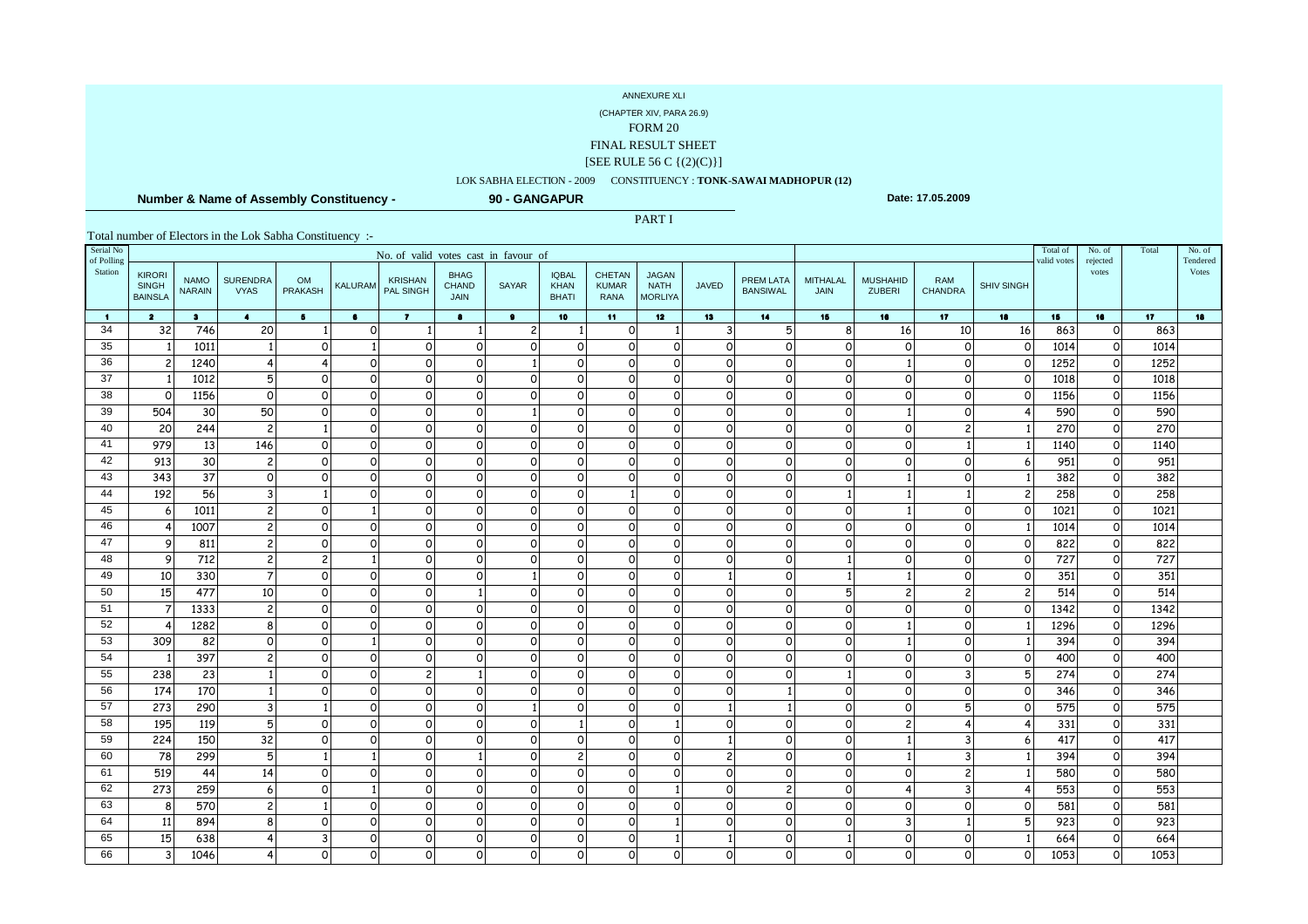(CHAPTER XIV, PARA 26.9)

FORM 20

FINAL RESULT SHEET

#### [SEE RULE 56 C {(2)(C)}]

### LOK SABHA ELECTION - 2009 CONSTITUENCY : **TONK-SAWAI MADHOPUR (12)**

PART I

 **Number & Name of Assembly Constituency -**

**90 - GANGAPUR**

**Date: 17.05.2009**

| Serial No<br>of Polling | No. of valid votes cast in favour of            |                              |                                |                             |                                  |                                    |                                            |                |                                             |                                              |                                               |                          |                                     |                                |                                  |                              |                   | Total of<br>valid votes | No. of<br>rejected      | Total           | No. of<br>Tendered |
|-------------------------|-------------------------------------------------|------------------------------|--------------------------------|-----------------------------|----------------------------------|------------------------------------|--------------------------------------------|----------------|---------------------------------------------|----------------------------------------------|-----------------------------------------------|--------------------------|-------------------------------------|--------------------------------|----------------------------------|------------------------------|-------------------|-------------------------|-------------------------|-----------------|--------------------|
| Station                 | <b>KIRORI</b><br><b>SINGH</b><br><b>BAINSLA</b> | <b>NAMO</b><br><b>NARAIN</b> | <b>SURENDRA</b><br><b>VYAS</b> | <b>OM</b><br><b>PRAKASH</b> | <b>KALURAM</b>                   | <b>KRISHAN</b><br><b>PAL SINGH</b> | <b>BHAG</b><br><b>CHAND</b><br><b>JAIN</b> | <b>SAYAR</b>   | <b>IQBAL</b><br><b>KHAN</b><br><b>BHATI</b> | <b>CHETAN</b><br><b>KUMAR</b><br><b>RANA</b> | <b>JAGAN</b><br><b>NATH</b><br><b>MORLIYA</b> | <b>JAVED</b>             | <b>PREM LATA</b><br><b>BANSIWAL</b> | <b>MITHALAL</b><br><b>JAIN</b> | <b>MUSHAHID</b><br><b>ZUBERI</b> | <b>RAM</b><br><b>CHANDRA</b> | <b>SHIV SINGH</b> |                         | votes                   |                 | Votes              |
| $\blacksquare$          | $\overline{\mathbf{2}}$                         | $\bullet$                    | $\bullet$                      | 5 <sub>1</sub>              | $\bullet$                        | $\mathbf{z}$                       | $\bullet$                                  | $\bullet$      | 10                                          | 11                                           | 12 <sub>2</sub>                               | 13                       | 14                                  | 15                             | 16                               | 17                           | 18                | 15                      | 16                      | 17 <sub>1</sub> | 18                 |
| 67                      | -1                                              | 603                          |                                | $\Omega$                    | $\mathsf{o}$                     | $\mathbf 0$                        | $\circ$                                    | $\overline{O}$ | $\circ$                                     | $\circ$                                      | $\Omega$                                      | $\Omega$                 | $\Omega$                            | $\mathsf{o}$                   | $\mathsf{o}$                     | $\Omega$                     |                   | 606                     | $\mathbf 0$             | 606             |                    |
| 68                      | 340                                             | 43                           | $\circ$                        | ∩                           | 0                                | $\circ$                            | $\circ$                                    | $\overline{O}$ | $\circ$                                     | $\circ$                                      | $\Omega$                                      | 0                        | 0                                   | $\mathsf{o}$                   | $\circ$                          | $\overline{c}$               | $\Omega$          | 385                     | $\circ$                 | 385             |                    |
| 69                      | 566                                             | $\overline{3}$               |                                | 0                           | 0                                | $\circ$                            | $\circ$                                    | $\overline{O}$ | $\circ$                                     | $\circ$                                      | $\Omega$                                      | 0                        | $\circ$                             | $\circ$                        | $\circ$                          | $\Omega$                     | $\Omega$          | 570                     | $\mathsf{o}$            | 570             |                    |
| 70                      | 626                                             | $\overline{4}$               | $\Omega$                       | $\Omega$                    | $\Omega$                         | $\Omega$                           | $\circ$                                    | $\circ$        | $\circ$                                     | $\Omega$                                     | $\Omega$                                      | 0                        |                                     | $\Omega$                       | $\mathsf{o}$                     | $\Omega$                     | 0                 | 631                     | $\circ$                 | 631             |                    |
| 71                      | 371                                             | 44                           | 16                             | ∩                           | 0                                | $\Omega$                           | $\circ$                                    | $\overline{O}$ | $\circ$                                     | $\Omega$                                     | $\Omega$                                      | ∩                        | 0                                   | $\mathsf{o}$                   | $\circ$                          |                              | 6                 | 441                     | $\circ$                 | 441             |                    |
| 72                      | 133                                             | $\overline{87}$              | 4                              | $\Omega$                    | $\Omega$                         | $\Omega$                           | $\Omega$                                   | $\Omega$       | $\circ$                                     | $\Omega$                                     | $\Omega$                                      | $\Omega$                 | $\Omega$                            | $\Omega$                       | $\mathsf{o}$                     | $\Omega$                     | $\Omega$          | 224                     | $\circ$                 | 224             |                    |
| $\overline{73}$<br>74   | 425                                             | 87                           | $\overline{4}$                 | 0                           | $\overline{O}$                   |                                    | $\Omega$                                   | $\overline{O}$ | $\mathbf{1}$                                | $\circ$                                      | $\Omega$                                      | 0                        | $\circ$                             | $\mathsf{o}$                   | 1                                |                              |                   | 522                     | $\circ$                 | 522             |                    |
|                         | 155                                             | 149                          | 15                             | 0                           | $\Omega$                         |                                    | $\Omega$                                   | $\Omega$       | $\circ$                                     | $\Omega$                                     | $\Omega$                                      | $\Omega$                 |                                     | $\Omega$                       | $\Omega$                         |                              |                   | 325                     | $\circ$                 | 325             |                    |
| 75<br>76                | 260                                             | 61                           | 9                              | 0                           | $\overline{O}$                   | $\Omega$                           |                                            | $\overline{O}$ | $\circ$                                     | $\circ$                                      | $\Omega$<br>$\Omega$                          | $\mathbf{1}$             | $\circ$                             | $\mathsf{o}$                   | $\circ$                          |                              |                   | 335                     | $\circ$                 | 335             |                    |
| 77                      | 383<br>245                                      | 80<br>85                     | $\overline{4}$<br>3            | $\Omega$<br>$\Omega$        | $\overline{O}$<br>$\overline{O}$ | $\Omega$                           | $\Omega$                                   | $\Omega$       | $\circ$                                     | $\circ$<br>$\mathsf{o}$                      | $\Omega$                                      | 0<br>$\mathbf{1}$        | $\circ$                             | $\mathsf{o}$<br>3              | $\circ$                          | 3                            | 13                | 485<br>348              | $\circ$                 | 485<br>348      |                    |
| 78                      | 216                                             | 152                          | 22                             |                             | $\Omega$                         | $\Omega$                           |                                            | $\Omega$       | 0<br>$\circ$                                | $\Omega$                                     | $\Omega$                                      | $\Omega$                 | -1                                  | $\Omega$                       | $\overline{c}$<br>$\circ$        |                              |                   | 398                     | $\mathsf{o}$<br>$\circ$ | 398             |                    |
| 79                      | 543                                             | 30                           | 9                              | 0                           |                                  |                                    | $\Omega$                                   | $\overline{O}$ | $\circ$                                     | $\circ$                                      | $\Omega$                                      | $\circ$                  | $\circ$                             | $\mathsf{o}$                   | $\overline{c}$                   | $\overline{c}$               |                   | 597                     | $\circ$                 | 597             |                    |
| 80                      | 130                                             | 51                           | $\overline{c}$                 | 0                           |                                  | $\Omega$                           | $\Omega$                                   | 0              | $\circ$                                     | $\Omega$                                     | $\Omega$                                      | $\Omega$                 | $\circ$                             |                                | $\circ$                          | 3                            | 6                 | 194                     | $\mathsf{o}$            | 194             |                    |
| 81                      | 196                                             | 115                          | 52                             | 0                           |                                  | $\Omega$                           | $\overline{2}$                             |                | $\Omega$                                    | $\Omega$                                     | $\Omega$                                      | $\Omega$                 | $\overline{c}$                      |                                | 1                                | $\Omega$                     |                   | 374                     | $\circ$                 | 374             |                    |
| 82                      | 336                                             | 116                          | $\overline{c}$                 |                             | $\Omega$                         | $\Omega$                           |                                            | $\Omega$       | $\circ$                                     | $\mathbf{1}$                                 | $\Omega$                                      | $\Omega$                 | $\overline{c}$                      | $\mathsf{o}$                   | $\circ$                          | $\Omega$                     |                   | 462                     | $\circ$                 | 462             |                    |
| 83                      | 180                                             | 126                          | 10                             | 0                           | $\Omega$                         | $\Omega$                           |                                            | $\Omega$       | $\Omega$                                    | $\Omega$                                     | $\Omega$                                      | $\Omega$                 |                                     | $\circ$                        | $\mathsf{o}$                     | $\Omega$                     | 5                 | 323                     | $\circ$                 | 323             |                    |
| 84                      | 339                                             | 69                           | 5                              |                             | $\overline{c}$                   | $\circ$                            | $\circ$                                    | $\overline{O}$ | $\circ$                                     | $\circ$                                      | $\Omega$                                      | $\circ$                  | 0                                   | $\mathsf O$                    | $\overline{c}$                   | $\overline{c}$               | 12                | 432                     | $\circ$                 | 432             |                    |
| 85                      | 241                                             | 34                           | $\overline{c}$                 | $\Omega$                    | $\Omega$                         | $\Omega$                           | $\Omega$                                   |                |                                             | $\Omega$                                     | $\Omega$                                      | $\Omega$                 |                                     | $\Omega$                       | $\mathsf{o}$                     |                              | 10                | 291                     | $\circ$                 | 291             |                    |
| 86                      | 568                                             | 45                           | 4                              | $\Omega$                    | $\overline{O}$                   | $\circ$                            | $\circ$                                    | 0              | $\circ$                                     | $\Omega$                                     | $\Omega$                                      | $\mathbf 0$              |                                     | $\mathsf{o}$                   | $\circ$                          | $\Omega$                     | 8                 | 626                     | $\mathsf{o}$            | 626             |                    |
| 87                      | 19                                              | 114                          | 53                             |                             | $\Omega$                         | $\circ$                            | $\Omega$                                   | $\circ$        | $\circ$                                     | $\Omega$                                     |                                               | $\Omega$                 | $\circ$                             |                                | $\circ$                          |                              |                   | 192                     | $\circ$                 | 192             |                    |
| 88                      | 865                                             | 15                           | $\circ$                        | $\Omega$                    | 0                                |                                    | $\Omega$                                   | 0              | $\circ$                                     | $\Omega$                                     | $\Omega$                                      | $\Omega$                 | $\circ$                             | $\circ$                        | $\circ$                          | $\overline{c}$               |                   | 886                     | $\circ$                 | 886             |                    |
| 89                      | 517                                             | 68                           | 4                              | $\Omega$                    | $\Omega$                         | $\Omega$                           | $\Omega$                                   | $\Omega$       | $\circ$                                     | $\Omega$                                     | $\Omega$                                      | $\Omega$                 | 0                                   | $\Omega$                       | $\circ$                          | $\Omega$                     |                   | 596                     | $\mathbf 0$             | 596             |                    |
| 90                      | 210                                             | 106                          | 14                             | $\Omega$                    | $\overline{O}$                   | $\circ$                            | $\Omega$                                   | 0              | $\circ$                                     | $\circ$                                      |                                               | $\Omega$                 | 0                                   |                                | $\circ$                          |                              |                   | 334                     | $\circ$                 | 334             |                    |
| 91                      | 74                                              | 40                           | 5                              | $\Omega$                    | $\Omega$                         | $\Omega$                           | $\Omega$                                   | $\Omega$       | $\Omega$                                    | $\Omega$                                     | $\Omega$                                      | $\Omega$                 | 0                                   |                                | $\circ$                          |                              |                   | 122                     | $\mathbf 0$             | 122             |                    |
| 92                      | 108                                             | 123                          | 10                             | $\Omega$                    | 0                                | $\circ$                            |                                            | 0              | $\circ$                                     | $\circ$                                      | $\Omega$                                      |                          |                                     |                                | 1                                | $\overline{c}$               |                   | 249                     | $\circ$                 | 249             |                    |
| 93                      | 276                                             | 149                          | 30                             |                             | 0                                |                                    |                                            | 0              | -1                                          | $\Omega$                                     | $\Omega$                                      | 1                        | 2                                   |                                | 5                                | 4                            |                   | 481                     | $\circ$                 | 481             |                    |
| 94                      | 283                                             | 114                          | $\overline{7}$                 | 0                           |                                  | $\Omega$                           | $\Omega$                                   | $\Omega$       | $\Omega$                                    | $\Omega$                                     | $\Omega$                                      | $\Omega$                 |                                     |                                | $\Omega$                         | 3                            |                   | 413                     | $\circ$                 | 413             |                    |
| 95                      | 134                                             | 212                          | 39                             |                             | 3                                | $\circ$                            | $\circ$                                    | $\overline{O}$ | $\circ$                                     | 1                                            |                                               | $\Omega$                 |                                     | $\Omega$                       | 1                                |                              | Ⴌ                 | 399                     | $\mathbf 0$             | 399             |                    |
| 96                      | 134                                             | 175                          | 128                            |                             | 0                                | $\Omega$                           | $\Omega$                                   | $\Omega$       | $\circ$                                     | $\Omega$                                     | $\Omega$                                      | $\overline{\phantom{a}}$ | 0                                   | $\Omega$                       | 1                                | $\overline{2}$               |                   | 452                     | $\circ$                 | 452             |                    |
| 97                      | 152                                             | 115                          | $\overline{7}$                 |                             | O                                | $\Omega$                           | $\Omega$                                   | 0              | -1                                          | $\Omega$                                     | $\Omega$                                      |                          | 0                                   | $\Omega$                       | 1                                |                              | 11                | 290                     | $\mathbf 0$             | 290             |                    |
| 98                      | 88                                              | 104                          | 26                             | O                           |                                  | $\Omega$                           |                                            | $\Omega$       | $\circ$                                     | $\Omega$                                     | $\Omega$                                      | ∩                        | 5                                   | $\overline{c}$                 | $\circ$                          | $\Omega$                     |                   | 229                     | $\circ$                 | 229             |                    |
| 99                      | 336                                             | 198                          | 8                              |                             |                                  |                                    | $\mathsf{o}$                               | 0              | 0                                           | 2 <sup>1</sup>                               |                                               |                          |                                     |                                | 2                                | $\overline{c}$               |                   | 559                     | $\circ$                 | 559             |                    |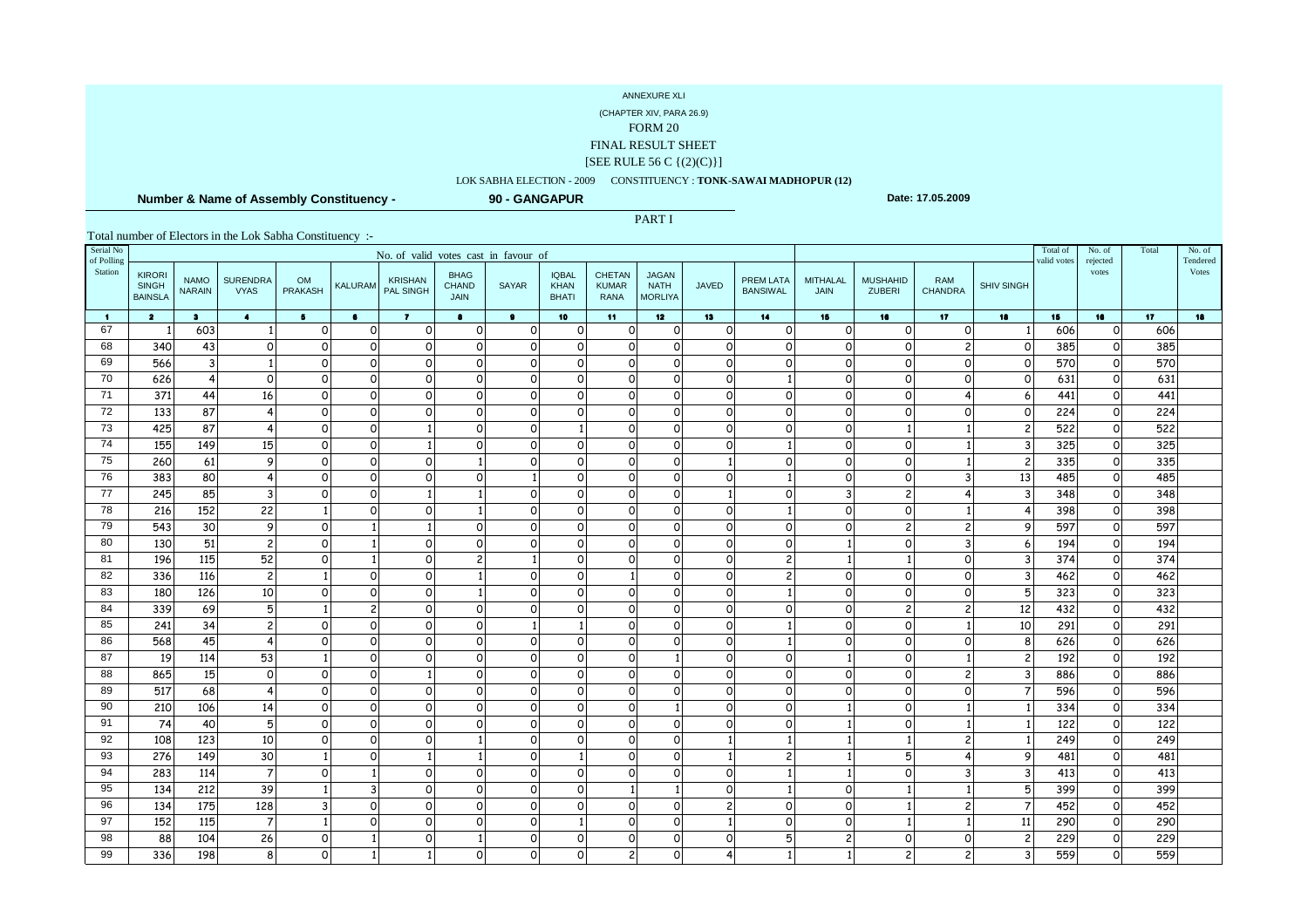(CHAPTER XIV, PARA 26.9)

FORM 20

FINAL RESULT SHEET

#### [SEE RULE 56 C {(2)(C)}]

### LOK SABHA ELECTION - 2009 CONSTITUENCY : **TONK-SAWAI MADHOPUR (12)**

PART I

 **Number & Name of Assembly Constituency -**

**90 - GANGAPUR**

**Date: 17.05.2009**

| Serial No<br>of Polling | No. of valid votes cast in favour of            |                              |                                |                      |                |                             |                                            |                         |                                             |                                              |                                               |                          |                                     |                            |                                  |                          |                   | Total of<br>valid votes | No. of<br>rejected  | Total           | No. of<br>Tendered |
|-------------------------|-------------------------------------------------|------------------------------|--------------------------------|----------------------|----------------|-----------------------------|--------------------------------------------|-------------------------|---------------------------------------------|----------------------------------------------|-----------------------------------------------|--------------------------|-------------------------------------|----------------------------|----------------------------------|--------------------------|-------------------|-------------------------|---------------------|-----------------|--------------------|
| Station                 | <b>KIRORI</b><br><b>SINGH</b><br><b>BAINSLA</b> | <b>NAMO</b><br><b>NARAIN</b> | <b>SURENDRA</b><br><b>VYAS</b> | OM<br>PRAKASH        | <b>KALURAM</b> | <b>KRISHAN</b><br>PAL SINGH | <b>BHAG</b><br><b>CHAND</b><br><b>JAIN</b> | <b>SAYAR</b>            | <b>IQBAL</b><br><b>KHAN</b><br><b>BHATI</b> | <b>CHETAN</b><br><b>KUMAR</b><br><b>RANA</b> | <b>JAGAN</b><br><b>NATH</b><br><b>MORLIYA</b> | <b>JAVED</b>             | <b>PREM LATA</b><br><b>BANSIWAL</b> | <b>MITHALAL</b><br>JAIN    | <b>MUSHAHID</b><br><b>ZUBERI</b> | RAM<br><b>CHANDRA</b>    | <b>SHIV SINGH</b> |                         | votes               |                 | Votes              |
| $\blacksquare$          | $\overline{\mathbf{2}}$                         | $\bullet$                    | $\blacktriangleleft$           | 5 <sub>1</sub>       | $\bullet$      | $\mathbf{7}$                | $\bullet$                                  | $\bullet$               | 10                                          | 11 <sub>1</sub>                              | 12 <sub>2</sub>                               | 13                       | 14                                  | 15                         | 16                               | 17 <sub>2</sub>          | 18                | 15                      | 16                  | 17 <sub>1</sub> | 18                 |
| 100                     | 422                                             | 132                          | 35                             | $\Omega$             |                | $\mathbf 0$                 | $\mathsf{o}$                               | $\mathsf{o}$            | 0                                           |                                              | $\overline{O}$                                | $\Omega$                 | 1 <sup>1</sup>                      | $\mathbf 0$                | $\Omega$                         | $\Omega$                 | 11                | 603                     | $\circ$             | 603             |                    |
| 101                     | 368                                             | 107                          | $\overline{c}$                 | $\Omega$             | $\Omega$       | $\circ$                     | $\mathsf{o}$                               | $\mathsf{o}$            | $\mathsf{o}$                                | $\Omega$                                     | $\overline{O}$                                |                          | οl                                  | $\mathsf{o}$               | $\overline{c}$                   | $\Omega$                 | 4                 | 484                     | 0                   | 484             |                    |
| 102                     | 481                                             | 71                           | 17                             | $\Omega$             |                | $\circ$                     | $\Omega$                                   | $\mathsf{o}$            | $\circ$                                     |                                              | $\circ$                                       | $\Omega$                 | $\circ$                             | $\mathbf{1}$               | 0                                |                          | 2                 | 575                     | $\circ$             | 575             |                    |
| 103                     | 358                                             | 113                          | 11                             |                      | $\Omega$       | $\Omega$                    | $\Omega$                                   | $\overline{2}$          | $\circ$                                     | $\Omega$                                     | $\Omega$                                      | $\Omega$                 | $\Omega$                            | $\Omega$                   | 3                                |                          | 5                 | 496                     | $\Omega$            | 496             |                    |
| 104                     | 215                                             | 305                          | 6                              |                      | $\Omega$       |                             | $\Omega$                                   |                         | $\circ$                                     | $\mathsf{o}$                                 | $\Omega$                                      | $\circ$                  | $\Omega$                            |                            | 8                                | 3                        |                   | 544                     | $\mathbf 0$         | 544             |                    |
| 105                     | 177                                             | 259                          | 6                              |                      | $\circ$        | $\Omega$                    | $\Omega$                                   | $\circ$                 | $\Omega$                                    | $\Omega$                                     | $\mathbf{1}$                                  | $\Omega$                 | $\overline{3}$                      | $\mathbf{1}$               | $\overline{c}$                   |                          | $\overline{c}$    | 453                     | $\Omega$            | 453             |                    |
| 106                     | 485                                             | 69                           | 11                             | $\Omega$             | $\mathsf{o}$   | $\mathbf 0$                 | $\circ$                                    | $\circ$                 | $\mathsf{o}$                                | $\circ$                                      | $\circ$                                       | $\Omega$                 | $\mathbf{1}$                        | $\mathbf{1}$               |                                  | $\Omega$                 | 18                | 586                     | $\circ$             | 586             |                    |
| 107                     | 414                                             | 50                           | 8                              |                      | $\Omega$       | $\Omega$                    | $\Omega$                                   | $\circ$                 | $\Omega$                                    | $\Omega$                                     | $\Omega$                                      | $\Omega$                 | $\Omega$                            | $\mathsf{o}$               | 2                                |                          | 5                 | 481                     | $\Omega$            | 481             |                    |
| 108<br>109              | 395<br>366                                      | 53<br>44                     | 8<br>16                        | $\Omega$<br>$\Omega$ | $\mathsf{o}$   | $\Omega$                    | $\Omega$<br>$\Omega$                       | $\circ$<br>$\mathsf{o}$ | $\circ$                                     | $\Omega$                                     | $\circ$<br>$\circ$                            | $\Omega$                 | $\circ$<br>$\circ$                  | $\mathbf 0$<br>$\mathbf 0$ |                                  |                          |                   | 464<br>429              | $\circ$<br>$\Omega$ | 464<br>429      |                    |
| 110                     | 217                                             | 75                           | 6                              | $\Omega$             |                | $\Omega$                    |                                            |                         | $\circ$                                     | $\Omega$                                     | $\mathbf{1}$                                  |                          | $\circ$                             | $\overline{c}$             | 2                                |                          | 11                | 319                     | $\circ$             | 319             |                    |
| 111                     | 275                                             | 40                           | 14                             | $\Omega$             | $\Omega$       | $\Omega$                    | $\Omega$                                   |                         | $\Omega$                                    | $\Omega$                                     | $\Omega$                                      | $\Omega$                 | $1\overline{ }$                     | $\mathbf 0$                |                                  | $\overline{c}$           | $\Omega$          | 334                     | $\Omega$            | 334             |                    |
| 112                     | 322                                             | 141                          | 6                              |                      | $\Omega$       | $\circ$                     |                                            | $\mathsf{o}$            | $\circ$                                     | $\circ$                                      | $\circ$                                       |                          | $\circ$                             | $\mathsf O$                |                                  | 5                        | 2                 | 480                     | $\circ$             | 480             |                    |
| 113                     | 182                                             | 318                          | 5                              |                      | $\Omega$       | $\Omega$                    | $\Omega$                                   |                         |                                             |                                              | $\circ$                                       |                          | $\circ$                             | $\mathbf{1}$               | $\overline{c}$                   | 3                        |                   | 520                     | $\circ$             | 520             |                    |
| 114                     | 417                                             | 125                          | $\overline{7}$                 | $\Omega$             | $\Omega$       |                             | $\Omega$                                   | $\Omega$                | $\Omega$                                    | $\overline{2}$                               | $\Omega$                                      | $\Omega$                 | $\mathbf{1}$                        | $\mathsf{o}$               | $\overline{3}$                   | $\Omega$                 | $\mathfrak{p}$    | 558                     | $\Omega$            | 558             |                    |
| 115                     | 152                                             | 213                          | 2                              | 2                    | $\circ$        | $\Omega$                    |                                            | $\mathsf{o}$            | $\circ$                                     | $\Omega$                                     | $\circ$                                       | $\overline{\phantom{a}}$ | οl                                  | $\mathsf{o}$               | 3                                | $\overline{c}$           |                   | 380                     | $\circ$             | 380             |                    |
| 116                     | 192                                             | 150                          | 11                             | $\Omega$             | $\circ$        |                             | $\Omega$                                   | $\mathsf{o}$            | $\circ$                                     | $\Omega$                                     | $\Omega$                                      |                          | $\Omega$                            | $\circ$                    |                                  | 3                        |                   | 363                     | $\Omega$            | 363             |                    |
| 117                     | 156                                             | 75                           | 4                              | 0                    | $\mathsf{o}$   | $\circ$                     | $\Omega$                                   | $\mathsf{o}$            | $\circ$                                     | $\circ$                                      | $\circ$                                       | $\Omega$                 | $\circ$                             | $\mathsf O$                |                                  |                          | ∩                 | 237                     | $\circ$             | 237             |                    |
| 118                     | 425                                             | 70                           | 21                             | $\Omega$             | $\mathsf{o}$   | $\Omega$                    |                                            | $\Omega$                | $\Omega$                                    |                                              | $\Omega$                                      |                          |                                     | $\circ$                    | $\overline{c}$                   | $\overline{c}$           |                   | 529                     | $\Omega$            | 529             |                    |
| 119                     | 418                                             | $\overline{78}$              | 11                             | $\Omega$             | $\mathsf{o}$   | $\Omega$                    | $\Omega$                                   |                         | $\overline{c}$                              | $\Omega$                                     | $\overline{O}$                                | $\Omega$                 |                                     | $\mathsf{o}$               | 5                                | $\Omega$                 |                   | 520                     | $\circ$             | 520             |                    |
| 120                     | 311                                             | 202                          | $\overline{7}$                 | $\overline{c}$       |                |                             |                                            |                         | $\Omega$                                    | $\Omega$                                     | $\circ$                                       | $\Omega$                 | $\mathbf{1}$                        | $\overline{c}$             | $\Omega$                         | 6                        | 12                | 547                     | $\circ$             | 547             |                    |
| 121                     | 270                                             | 133                          | 5                              | $\Omega$             |                |                             | $\Omega$                                   | 9                       |                                             | $\circ$                                      | $\circ$                                       | $\Omega$                 | $\circ$                             | $\mathbf{1}$               | $\Omega$                         | $\overline{\phantom{0}}$ |                   | 427                     | $\circ$             | 427             |                    |
| 122                     | 609                                             | 69                           | 8                              | $\Omega$             | $\overline{c}$ |                             | $\Omega$                                   | $\mathsf{o}$            |                                             | $\Omega$                                     | $\mathbf{1}$                                  |                          | $\Omega$                            | $\circ$                    |                                  | 3                        |                   | 700                     | $\Omega$            | 700             |                    |
| 123                     | 375                                             | 48                           |                                | $\Omega$             | $\mathsf{o}$   | $\Omega$                    | $\Omega$                                   | $\mathsf{o}$            | $\circ$                                     | $\circ$                                      | $\overline{O}$                                | $\Omega$                 | $\circ$                             | $\mathsf{o}$               |                                  | $\overline{c}$           | 11                | 438                     | $\circ$             | 438             |                    |
| 124                     | 346                                             | 63                           |                                | O                    | $\Omega$       | $\Omega$                    | $\Omega$                                   | $\mathsf{o}$            |                                             |                                              | $\Omega$                                      | $\Omega$                 | $\Omega$                            | $\mathsf{o}$               | $\Omega$                         |                          |                   | 416                     | $\Omega$            | 416             |                    |
| 125                     | 309                                             | 103                          |                                | $\Omega$             | $\mathsf{o}$   | $\circ$                     | $\mathsf{o}$                               |                         | $\circ$                                     | $\circ$                                      | <sub>0</sub>                                  | $\Omega$                 | $\circ$                             | $\circ$                    |                                  |                          | O                 | 419                     | 0                   | 419             |                    |
| 126                     | 463                                             | 84                           | 6                              | O                    | $\Omega$       | $\Omega$                    | $\Omega$                                   | $\mathsf{o}$            | $\circ$                                     | $\mathsf{o}$                                 | <sub>0</sub>                                  | $\Omega$                 | $\circ$                             | $\circ$                    |                                  |                          | 5                 | 560                     | 0                   | 560             |                    |
| 127                     | 379                                             | 39                           | 12                             | $\Omega$             | $\Omega$       | $\Omega$                    | $\Omega$                                   | $\Omega$                | $\Omega$                                    | $\Omega$                                     | $\Omega$                                      | $\Omega$                 | $\Omega$                            | $\Omega$                   | $\overline{c}$                   |                          |                   | 439                     | $\Omega$            | 439             |                    |
| 128                     | 369                                             | 69                           | 4                              | $\Omega$             | $\mathsf{o}$   | $\Omega$                    | $\Omega$                                   | 5                       | $\circ$                                     | $\circ$                                      | $\Omega$                                      | $\Omega$                 | $\mathbf{1}$                        | $\circ$                    | 0                                | $\overline{\phantom{0}}$ |                   | 451                     | $\Omega$            | 451             |                    |
| 129                     | 230                                             | 100                          | 3                              | $\Omega$             | $\circ$        | $\Omega$                    |                                            | $\circ$                 | $\circ$                                     | $\Omega$                                     | 1                                             | $\Omega$                 | $\Omega$                            | $\overline{c}$             | $\Omega$                         |                          |                   | 342                     | $\Omega$            | 342             |                    |
| 130                     | 104                                             | 71                           | 100                            | $\Omega$             | $\mathsf{o}$   | 1                           | $\Omega$                                   | $\mathsf{o}$            | $\circ$                                     | $\mathsf{o}$                                 | $\Omega$                                      | 3                        | $\circ$                             | $\mathbf{1}$               | 0                                | 3                        | 厉                 | 288                     | 0                   | 288             |                    |
| 131                     | 337                                             | 43                           | 9                              | $\Omega$             | $\Omega$       | $\Omega$                    | $\Omega$                                   | $\mathsf{o}$            | $\circ$                                     | $\circ$                                      | $\Omega$                                      | $\Omega$                 | $\circ$                             | $\mathsf{o}$               | $\circ$                          | $\overline{c}$           |                   | 395                     | $\Omega$            | 395             |                    |
| 132                     | 656                                             | $1\overline{ }$              |                                | O                    | $\mathsf{o}\,$ | 0                           | $\circ$                                    | $\mathsf{o}\,$          | $\mathbf 0$                                 | $\circ$                                      | <sub>0</sub>                                  | $\mathbf 0$              | $\Omega$                            | $\Omega$                   | O                                | O                        |                   | 662                     | $\circ$             | 662             |                    |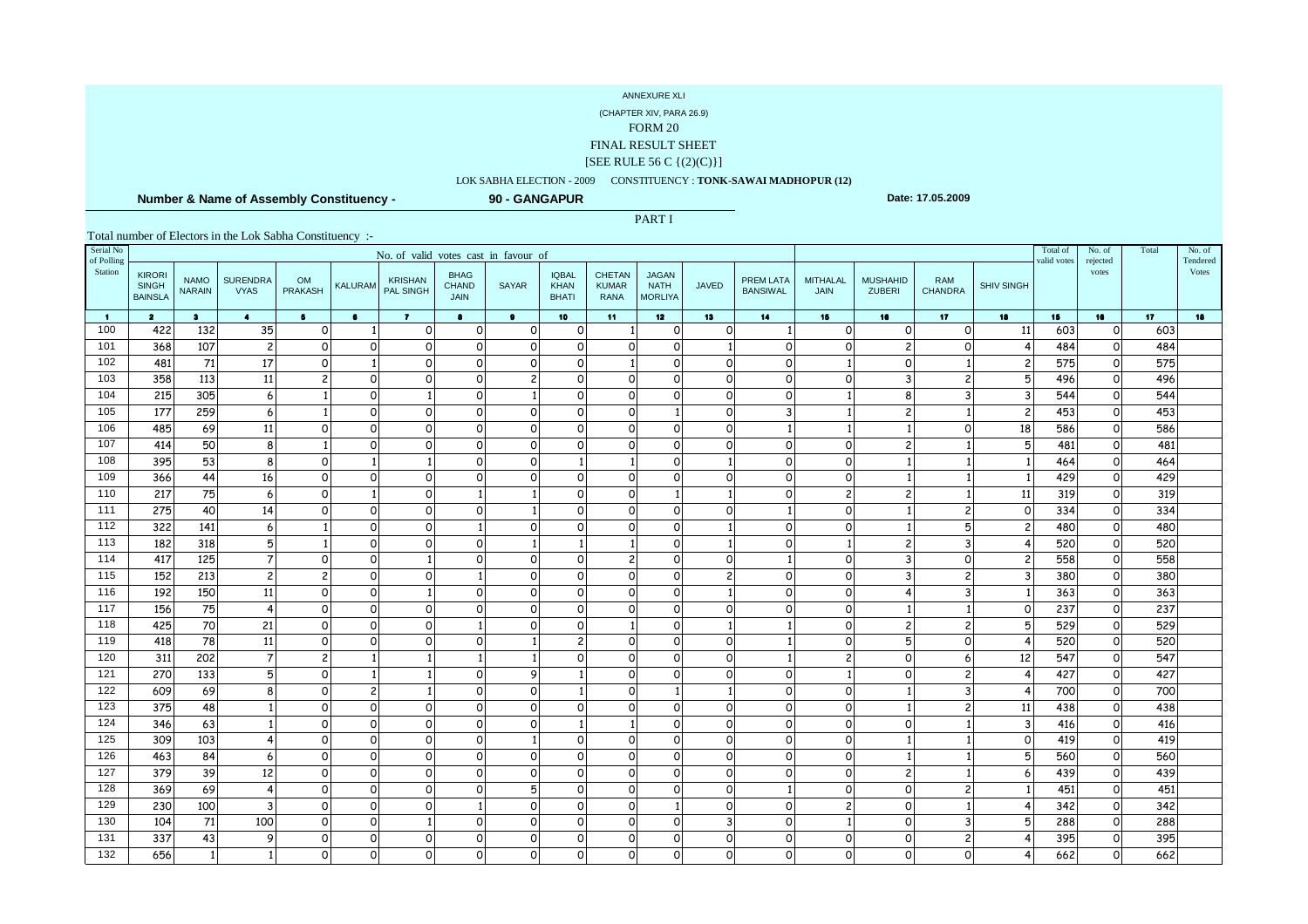(CHAPTER XIV, PARA 26.9)

FORM 20

FINAL RESULT SHEET

#### [SEE RULE 56 C {(2)(C)}]

### LOK SABHA ELECTION - 2009 CONSTITUENCY : **TONK-SAWAI MADHOPUR (12)**

PART I

 **Number & Name of Assembly Constituency -**

**90 - GANGAPUR**

**Date: 17.05.2009**

| Serial No<br>of Polling |                                | No. of valid votes cast in favour of<br><b>KIRORI</b><br><b>BHAG</b><br><b>IQBAL</b><br>CHETAN<br><b>JAGAN</b> |                                |                             |                      |                             |                            |                              |                             |                             |                               |              |                              |                               |                           |                       |                         | Total of<br>valid votes | No. of<br>rejected      | Total           | No. of<br>Tendered |
|-------------------------|--------------------------------|----------------------------------------------------------------------------------------------------------------|--------------------------------|-----------------------------|----------------------|-----------------------------|----------------------------|------------------------------|-----------------------------|-----------------------------|-------------------------------|--------------|------------------------------|-------------------------------|---------------------------|-----------------------|-------------------------|-------------------------|-------------------------|-----------------|--------------------|
| Station                 | <b>SINGH</b><br><b>BAINSLA</b> | <b>NAMO</b><br><b>NARAIN</b>                                                                                   | <b>SURENDRA</b><br><b>VYAS</b> | <b>OM</b><br><b>PRAKASH</b> | <b>KALURAM</b>       | <b>KRISHAN</b><br>PAL SINGH | CHAND<br><b>JAIN</b>       | <b>SAYAR</b>                 | <b>KHAN</b><br><b>BHATI</b> | <b>KUMAR</b><br><b>RANA</b> | <b>NATH</b><br><b>MORLIYA</b> | <b>JAVED</b> | PREM LATA<br><b>BANSIWAL</b> | <b>MITHALAL</b><br>JAIN       | <b>MUSHAHID</b><br>ZUBERI | RAM<br><b>CHANDRA</b> | <b>SHIV SINGH</b>       |                         | votes                   |                 | Votes              |
| $\blacksquare$          | $\overline{\mathbf{2}}$        | $3 -$                                                                                                          | $\bullet$                      | $5 -$                       | $\bullet$            | $\mathbf{7}$                | $\bullet$                  | $\bullet$                    | 10                          | $-11$                       | 12 <sub>2</sub>               | 13           | 14                           | 15                            | 16                        | 17 <sub>2</sub>       | 18                      | 15                      | 16                      | 17 <sub>2</sub> | 18                 |
| 133                     | 538                            | 10                                                                                                             | $\overline{3}$                 | $\Omega$                    | $\Omega$             | $\Omega$                    | $\Omega$                   | $\mathsf{o}$                 | $\Omega$                    | $\mathsf{o}$                | $\overline{O}$                | $\Omega$     | $\Omega$                     | $\Omega$                      | $\Omega$                  | $\Omega$              | $\circ$                 | 551                     | $\Omega$                | 551             |                    |
| 134                     | 378                            | 24                                                                                                             | 12                             | $\Omega$                    | $\circ$              |                             | $\Omega$                   | $\mathsf{o}$                 |                             | $\mathsf{o}$                | $\overline{O}$                |              | $\circ$                      | $\circ$                       | $\Omega$                  | $\overline{c}$        | $\circ$                 | 419                     | $\circ$                 | 419             |                    |
| 135                     | 438                            | 6                                                                                                              | $\overline{3}$                 | ∩                           | 0                    | $\Omega$                    | $\Omega$                   | $\mathsf{o}$                 | $\circ$                     | O                           | <sub>0</sub>                  | $\Omega$     | $\circ$                      | $\circ$                       | $\Omega$                  | $\Omega$              | 1                       | 448                     | $\circ$                 | 448             |                    |
| 136                     | 25                             | 65                                                                                                             |                                | ∩                           | $\Omega$             | $\Omega$                    | $\mathsf{o}$               | $\mathsf{o}$                 | $\circ$                     | $\circ$                     | $\circ$                       | $\Omega$     | $\circ$                      | $\Omega$                      |                           | $\overline{c}$        | $\circ$                 | 94                      | $\circ$                 | 94              |                    |
| 137                     | 341                            | $\overline{3}$                                                                                                 | $\circ$                        | ∩                           | 0                    | $\Omega$                    | $\Omega$                   | $\mathsf{o}$                 | $\circ$                     | $\Omega$                    | $\circ$                       | $\Omega$     | $\circ$                      | $\circ$                       | $\Omega$                  | $\mathsf{o}$          | $\circ$                 | 344                     | $\circ$                 | 344             |                    |
| 138                     | 76                             | 238                                                                                                            | 5                              |                             |                      | $\Omega$                    | $\circ$                    | $\mathsf{o}$                 | $\circ$                     |                             | $\circ$                       |              | $\circ$                      | $\circ$                       | $\Omega$                  |                       | $\overline{2}$          | 329                     | $\circ$                 | 329             |                    |
| 139                     | 125                            | 222                                                                                                            | $\overline{3}$                 |                             | $\Omega$             | $\Omega$                    | $\Omega$                   | $\mathsf{o}$                 | $\circ$                     | $\circ$                     | $\circ$                       | $\Omega$     | $\circ$                      | $\circ$                       | 2                         | $\overline{c}$        |                         | 355                     | $\circ$                 | 355             |                    |
| 140                     | 369                            | $\circ$                                                                                                        | $\circ$                        | $\Omega$                    | 0                    | $\Omega$                    | $\circ$                    | $\mathsf{o}$                 | $\circ$                     | $\mathsf{o}$                | $\circ$                       | $\Omega$     | $\circ$                      | $\mathsf{o}$                  | $\Omega$                  | $\Omega$              | $\overline{\mathbf{3}}$ | 372                     | $\circ$                 | 372             |                    |
| 141<br>142              | 163<br>98                      | 112<br>437                                                                                                     | 17<br>41                       |                             | $\Omega$             | $\Omega$<br>$\overline{c}$  | $\Omega$                   |                              |                             | $\circ$                     |                               | $\Omega$     | $\mathbf{1}$                 | $\circ$                       | 2<br>5                    |                       | 4                       | 305<br>594              | $\circ$                 | 305<br>594      |                    |
| 143                     | 272                            | 19                                                                                                             | 13                             | $\Omega$                    | $\Omega$<br>$\Omega$ | $\Omega$                    | $\overline{c}$<br>$\Omega$ | $\mathsf{o}$<br>$\mathsf{o}$ | $\circ$                     | $\Omega$                    | 2 <sub>l</sub><br>$\circ$     | $\Omega$     | $\circ$<br>$\Omega$          | $\overline{c}$<br>$\mathbf 0$ | $\circ$                   |                       | $\circ$<br>1            | 306                     | $\circ$<br>$\mathsf{o}$ | 306             |                    |
| 144                     | 329                            | $\vert$ 1                                                                                                      | $\circ$                        | $\Omega$                    | $\circ$              | $\Omega$                    | $\Omega$                   | $\mathsf{o}$                 | $\circ$                     | $\Omega$                    | $\circ$                       | $\Omega$     | οl                           | $\mathbf 0$                   | $\circ$                   |                       | $\circ$                 | 331                     | $\mathsf{o}$            | 331             |                    |
| 145                     | 284                            | 65                                                                                                             | 12                             | $\Omega$                    |                      | $\Omega$                    | $\Omega$                   | $\Omega$                     | $\Omega$                    |                             |                               | $\Omega$     | $\mathbf{1}$                 | $\mathbf 0$                   | $\Omega$                  | 6                     | 1                       | 372                     | $\Omega$                | 372             |                    |
| 146                     | 216                            | 35                                                                                                             | $\overline{4}$                 | $\Omega$                    | $\circ$              | $\Omega$                    |                            | $\mathsf{o}$                 | $\circ$                     | $\Omega$                    |                               | $\Omega$     | οl                           | $\mathbf 0$                   |                           | $\overline{c}$        |                         | 267                     | $\circ$                 | 267             |                    |
| 147                     | 583                            | 22                                                                                                             | $\overline{c}$                 | $\Omega$                    | $\Omega$             |                             | $\Omega$                   | $\Omega$                     | $\Omega$                    | $\Omega$                    | $\Omega$                      | $\Omega$     | οl                           | $\mathbf 0$                   | 3                         | 5                     | 16                      | 632                     | $\Omega$                | 632             |                    |
| 148                     | 288                            | 35                                                                                                             | 12                             | $\Omega$                    |                      |                             | $\Omega$                   |                              | $\Omega$                    |                             | $\Omega$                      | $\Omega$     | 1 <sup>1</sup>               | $\Omega$                      | $\Omega$                  | 3                     | 5 <sup>1</sup>          | 348                     | $\Omega$                | 348             |                    |
| 149                     | 166                            | 23                                                                                                             | $\overline{4}$                 | $\Omega$                    | $\Omega$             | $\Omega$                    | $\Omega$                   | $\Omega$                     | $\Omega$                    |                             | $\Omega$                      | $\Omega$     | οl                           | $\mathsf{o}$                  |                           |                       | 4                       | 200                     | $\circ$                 | 200             |                    |
| 150                     | 214                            | $6 \overline{6}$                                                                                               | $\Omega$                       | $\Omega$                    | $\Omega$             | $\Omega$                    | $\overline{c}$             | $\Omega$                     | $\Omega$                    | $\Omega$                    | $\Omega$                      | $\Omega$     | οl                           | $\mathsf{o}$                  |                           |                       | $\overline{2}$          | 226                     | $\Omega$                | 226             |                    |
| 151                     | 370                            | $\overline{3}$                                                                                                 | $\overline{c}$                 | ∩                           | $\Omega$             | $\Omega$                    | $\Omega$                   | $\mathsf{o}$                 | $\circ$                     | $\Omega$                    | $\circ$                       | $\circ$      | $\circ$                      | $\mathsf O$                   | $\Omega$                  | $\Omega$              | $\circ$                 | 375                     | $\circ$                 | 375             |                    |
| 152                     | 248                            | 98                                                                                                             | 5                              | $\Omega$                    | $\Omega$             | $\Omega$                    |                            | $\Omega$                     | $\overline{c}$              |                             | $\Omega$                      | $\Omega$     | 1 <sup>1</sup>               | $\overline{c}$                | $\Omega$                  | 10                    | 8                       | 376                     | $\Omega$                | 376             |                    |
| 153                     | 541                            | 40                                                                                                             |                                | ∩                           | $\circ$              | $\Omega$                    |                            | $\mathsf{o}$                 | $\circ$                     |                             | $\Omega$                      | $\circ$      | οl                           | $\mathsf{o}$                  |                           |                       | 10                      | 596                     | $\circ$                 | 596             |                    |
| 154                     | 20                             | 853                                                                                                            | $\overline{c}$                 |                             | $\Omega$             | $\Omega$                    | $\overline{c}$             | $\Omega$                     | $\overline{c}$              | $\Omega$                    | $\mathbf{1}$                  | $\Omega$     | $\circ$                      | $\mathsf{o}$                  | $\Omega$                  |                       | $\Omega$                | 882                     | $\Omega$                | 882             |                    |
| 155                     | 494                            | $\circ$                                                                                                        | $\Omega$                       | ∩                           | $\Omega$             | $\Omega$                    | $\Omega$                   | $\mathsf{o}$                 | $\circ$                     | $\Omega$                    | $\Omega$                      | $\Omega$     | $\circ$                      | $\mathsf{o}$                  | $\circ$                   | $\Omega$              | 0                       | 494                     | $\Omega$                | 494             |                    |
| 156                     | 885                            | $\circ$                                                                                                        | $\Omega$                       | $\Omega$                    | $\Omega$             | $\Omega$                    | $\Omega$                   | $\Omega$                     | $\Omega$                    | $\Omega$                    | $\Omega$                      | $\Omega$     | $\Omega$                     | $\circ$                       | $\Omega$                  | $\Omega$              | $\overline{3}$          | 888                     | $\Omega$                | 888             |                    |
| 157                     | 603                            | 8                                                                                                              | 3                              |                             | $\Omega$             | $\Omega$                    | $\Omega$                   | $\mathsf{o}$                 | $\Omega$                    | $\mathsf{o}$                | $\overline{O}$                | $\Omega$     | $\Omega$                     | $\circ$                       | $\Omega$                  |                       | 3                       | 618                     | $\Omega$                | 618             |                    |
| 158                     | 518                            | 80                                                                                                             | 8                              | $\Omega$                    | $\Omega$             |                             |                            |                              | $\Omega$                    | $\Omega$                    | $\Omega$                      | $\Omega$     | $\Omega$                     | $\Omega$                      | $\Omega$                  | $\Omega$              | 9                       | 618                     | $\Omega$                | 618             |                    |
| 159                     | 238                            | $\overline{3}$                                                                                                 | $\circ$                        |                             | $\circ$              | $\Omega$                    | $\Omega$                   | $\mathbf 0$                  | $\circ$                     | $\mathsf{o}$                | $\overline{O}$                | $\Omega$     | $\circ$                      | $\circ$                       | $\circ$                   |                       | 3                       | 245                     | $\circ$                 | 245             |                    |
| 160                     | 918                            | 26                                                                                                             |                                |                             | $\Omega$             | $\Omega$                    | $\Omega$                   | $\Omega$                     | $\Omega$                    | $\Omega$                    | $\Omega$                      | $\Omega$     | $\Omega$                     | $\circ$                       | $\Omega$                  | $\Omega$              | $\mathfrak{p}$          | 947                     | $\Omega$                | 947             |                    |
| 161                     | 1048                           | $\overline{2}$                                                                                                 | $\Omega$                       | ∩                           | $\Omega$             | $\Omega$                    | $\Omega$                   | $\mathsf{o}$                 | $\circ$                     | $\Omega$                    | $\circ$                       | $\Omega$     | $\circ$                      | $\mathbf 0$                   | $\circ$                   | $\mathsf{o}$          |                         | 1051                    | $\circ$                 | 1051            |                    |
| 162                     | 151                            | 132                                                                                                            | $\overline{2}$                 |                             | $\Omega$             | $\Omega$                    |                            | $\Omega$                     |                             |                             | $\Omega$                      | $\Omega$     | 1 <sup>1</sup>               | $\Omega$                      |                           | 3                     | $\mathcal{P}$           | 295                     | $\Omega$                | 295             |                    |
| 163                     | 122                            | 123                                                                                                            | $\overline{7}$                 |                             | 0                    |                             |                            | $\circ$                      | $\circ$                     | $\mathsf{o}$                | $\Omega$                      | $\Omega$     | $\circ$                      | $\mathbf{1}$                  | $\circ$                   | 4                     |                         | 264                     | $\Omega$                | 264             |                    |
| 164                     | 337                            | $\mathbf{1}$                                                                                                   | $\Omega$                       | ∩                           | $\Omega$             | $\Omega$                    | $\Omega$                   | $\mathsf{o}$                 | $\circ$                     | $\Omega$                    | $\Omega$                      | $\Omega$     | $\circ$                      | $\mathsf{o}$                  | $\mathsf{o}$              |                       |                         | 340                     | $\Omega$                | 340             |                    |
| 165                     | 792                            | $6 \overline{6}$                                                                                               |                                |                             | $\Omega$             | $\Omega$                    | 0                          | $\mathsf{o}$                 | $\circ$                     | $\circ$                     | $\mathsf{o}$                  | $\Omega$     | 0                            | $\Omega$                      | $\Omega$                  | $\Omega$              | $\Omega$                | 802                     | $\circ$                 | 802             |                    |